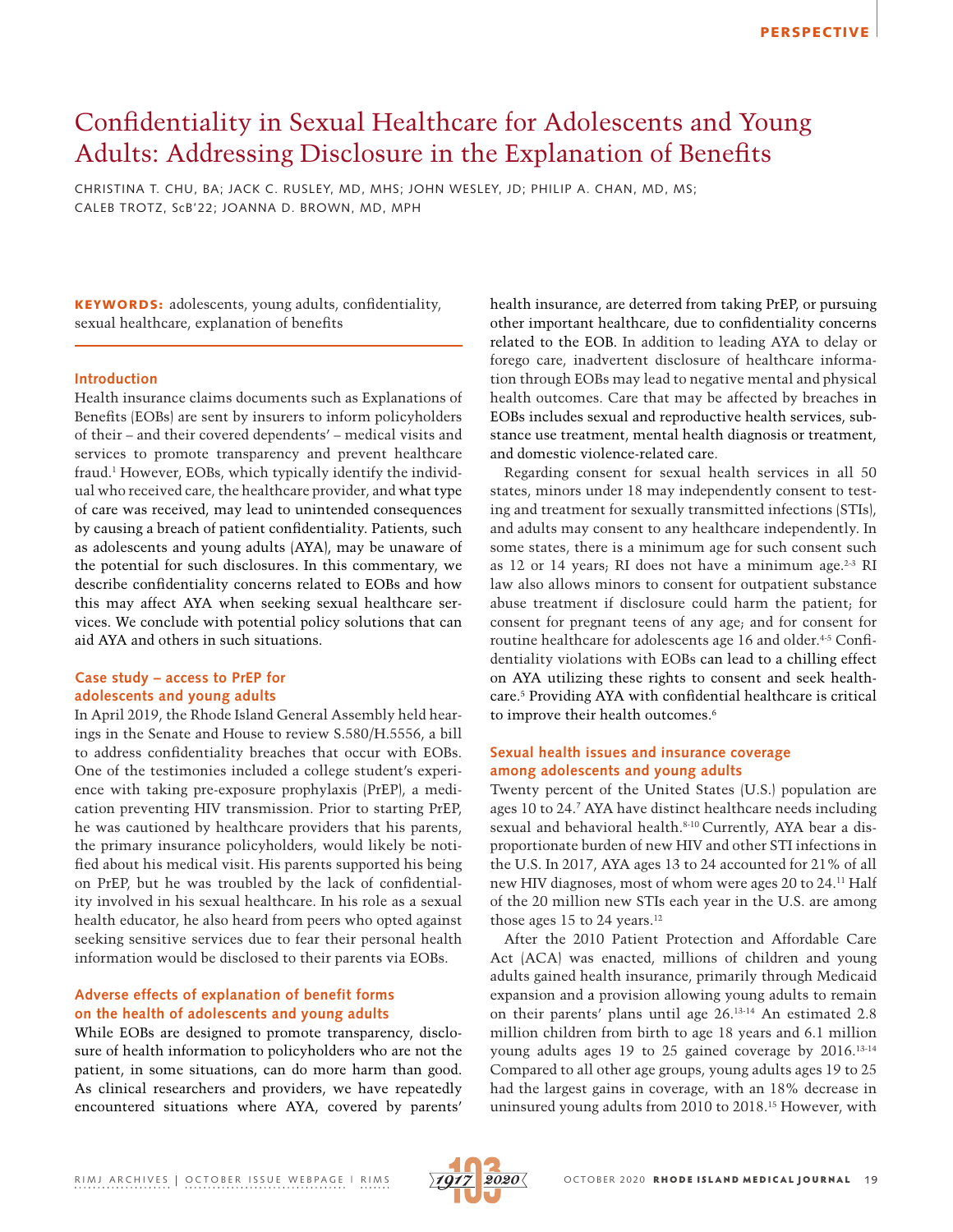this expanded insurance coverage for AYA came the potential for more breaches of confidentiality related to EOBs. Of particular importance is the fact that EOBs for AYA up to age 26 can be sent to a parent or guardian, which can breach confidentiality.

Several studies indicate that AYA experience multiple barriers to confidential sexual health services.8-10, 16 From 2013 to 2015, 13% of sexually active AYA covered by their parent's health insurance plan did not seek sexual or reproductive healthcare due to confidentiality issues.<sup>16</sup> This suggests that AYA on their parents' insurance are more likely to forgo care to avoid disclosures related to sensitive services.

In RI, there are limited options for AYA insured under a parent or guardian policyholder to obtain confidential services such as HIV/STI screening, prevention, or treatment. Biomedical HIV prevention tools such as PrEP are underutilized by AYA in the U.S. due to barriers including privacy concerns.17-18 In our clinical experience, once patients up to age 26 learn that their healthcare services will be processed through their parents' health insurance and that disclosure may occur via EOBs, they often decide against seeking PrEP and/or HIV/STI testing. Patients could opt not to use insurance but then confront the problem that the total costs of PrEP are prohibitive, totaling \$12,000 a year.<sup>19</sup> Providers may resort to redirecting AYA to alternative settings, like Planned Parenthood or community health centers with Title X funding, where insurance may not be billed, STI testing/ treatment may be low cost or free, and confidentiality can be assured. PrEP costs remain an obstacle, and external referrals disrupt the continuity of care. Additionally, some providers may not be aware of the potential for EOB disclosures, and therefore may leave these young people vulnerable to adverse outcomes from disclosure such as conflict with parents or even physical violence.

### **Addressing confidentiality and explanations of benefits through state policy change**

The Health Insurance Portability and Accountability Act (HIPAA) states that an individual can receive confidential communications "by alternative means or locations" if potential disclosure "could endanger the individual."20 However, confidentiality practices regarding EOBs vary across states and may not adequately ensure that vulnerable patients are not endangered. Several states, though, have introduced legislation to address confidentiality breaches from EOBs. In 2015, California passed a law allowing patients to make a Confidential Communications Request (CCR) to redirect the EOB to a location of their choice ([www.myhealthmyinfo.org\)](about:blank). In 2018, Massachusetts passed the Protect Access to Confidential Health Care Information (PATCH) Act, mandating changes including A) using general terms on EOBs like "office visit" to describe sensitive services, B) allowing members to redirect EOBs to an alternate physical or electronic address, and C) allowing patients to

suppress EOBs if no cost-sharing of the visit or the service occurred.21 Other states have implemented additional policies protecting minor confidentiality and consent, including specific consent laws for minors to access PrEP.<sup>3, 22</sup>

In 2018, we formed the Rhode Island Health and Privacy Alliance (RIHPA) to address this issue. This coalition began by reviewing existing literature, partnering with key stakeholders, communicating with insurance companies and the state health insurance commissioner's office, and identifying prior efforts within and outside RI to address EOBs and confidentiality. RIHPA includes health professionals and medical societies, college health groups, and advocacy organizations working on domestic violence, reproductive health, and substance abuse issues. During the 2019 RI legislative session, as noted in the case study above, RIHPA supported legislation similar to the PATCH Act, with lead sponsors of Senator Gayle Goldin in the Senate and Representative Susan Donovan in the House. The bill did not pass, but a Senate resolution was passed recommending that the core tenets be implemented as regulation.<sup>23</sup> In 2020, a new bill focusing on preventing breaches of confidentiality with EOBs was proposed in the Senate. However, the legislative session was curtailed by the COVID-19 pandemic and this legislation has not progressed.

We heard alternative perspectives about EOBs and confidentiality during this process. Some insurers argued that mechanisms for redirecting and suppressing EOBs already existed. However, utilizing such mechanisms requires AYA to 1) understand EOBs and 2) have the ability to request changes. Even adult patients may not have such knowledge. Healthcare providers might be considered natural educators about EOBs; however, many are unaware of these issues as well. Additionally, insurers may not comply with requests in a timely manner without state-level policy change. Furthermore, some argued during hearings that parents should be aware of all of their minor children's healthcare. We agree that parents should be involved in children's care when possible; however, the standard of care is to provide confidentiality for AYA in sensitive situations.6,22

#### **Conclusion**

Evidence and our experiences suggest AYA and other vulnerable populations have been deterred from care based on EOB concerns, and their health has been put at risk from privacy breaches. More research is needed to determine the full scope of these breaches and adverse outcomes, given that occurrences are likely underreported.<sup>1</sup> In addition, more work must be done to identify and mitigate other threats to patient confidentiality, such as pharmacy refill reminders and online patient portals. Policies and protocols to prevent potential disclosure through EOBs should be integrated systematically at the insurance and provider level. Patient education about their rights to confidential healthcare, and education for healthcare providers, also are important for